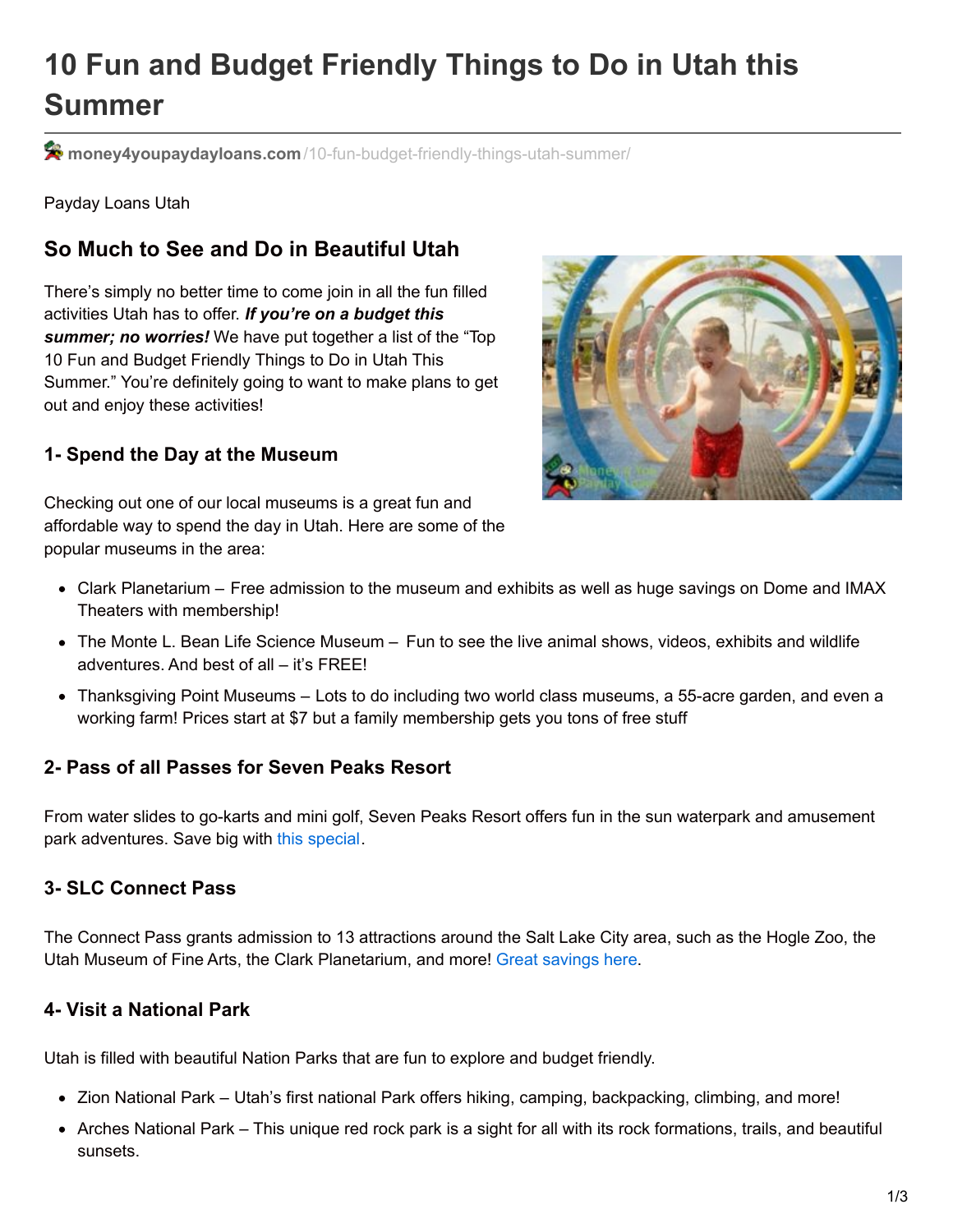#### **5- Food Truck Roundup**

Find a food truck roundup and try something new – sliders, waffles, grilled cheese, cupcakes, Korean, BBQ, burritos, pizza, sushi and more! Food Truck Roundup [Schedule](https://www.coupons4utah.com/big-list-of-utah-food-truck-rallies/)

#### **6- Water Parks and Splash Pads**

Nothing beats getting wet and cooling off in the summertime! Utah has lots of ways to cool off this summer including a variety of splash pads and water parks for people of all ages! Some are even **FREE** and others offer *great deals with coupons*. See the list of local [Splash](http://https//www.coupons4utah.com/utah-splash-pads/) Pads here.

#### **7- Movies at the Capitol**

**FREE** summer movies on the Capitol's South West Lawn all summer long! Check out the [schedule](https://utahstatecapitol.utah.gov/uncategorized/movieunderthestars) here.

#### **8- Visit the Animals**

Who doesn't love animals? Utah offers a variety of affordable places to visit the animals including:

- Wheeler Farm,
- Hogle Zoo,
- Tracy Aviary,
- and the Loveland Living Planet Aquarium.

#### *Be sure to search for coupons and deals!*

#### **9- Get Out and Explore Beautiful Utah**

Take a *hike*, visit a *cave*, admire *waterfalls*, and drive up the *canyon* to see our beautiful state. Here's some affordable and fun places to explore:

- Timpanogos Cave
- Bridal Veil Waterfall
- Hike the Y
- Drive the Alpine Loop
- Stewarts Falls
- Float/Tube down the Provo River
- Alpine Falls Canyon
- Donut Falls

#### **10- Relax at our Amazing Parks**

There are *126 parks* in Salt Lake City and each one offers unique and individual features for summer fun. Here's the list for summer [exploring!](http://www.slcgov.com/cityparks/parks-list-parks)

Summer is here and it's time to get out there and have some fun in the sun in the beautiful state of Utah. If you're a